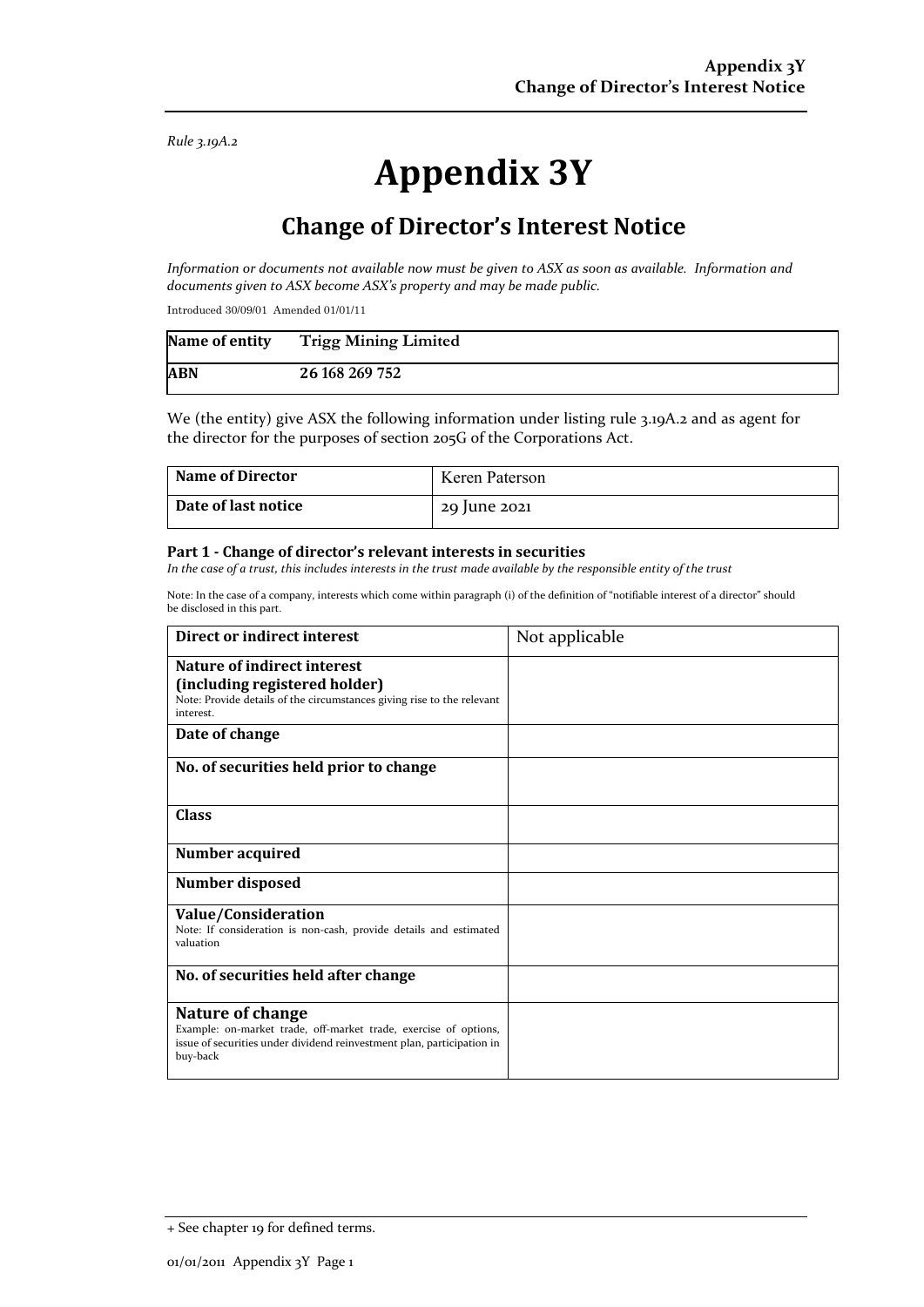### **Part 2 – Change of director's interests in contracts**

Note: In the case of a company, interests which come within paragraph (ii) of the definition of "notifiable interest of a director" should be disclosed in this part.

| <b>Detail of contract</b>                                                                                                                                                      | Revised long-term incentive structure for Managing<br>Director/ CEO for the financial year ending 30 June<br>2021.                                                                                                                                                                                                                                                                                                                                                                                                                                   |  |
|--------------------------------------------------------------------------------------------------------------------------------------------------------------------------------|------------------------------------------------------------------------------------------------------------------------------------------------------------------------------------------------------------------------------------------------------------------------------------------------------------------------------------------------------------------------------------------------------------------------------------------------------------------------------------------------------------------------------------------------------|--|
| <b>Nature of interest</b>                                                                                                                                                      | Offer of a long-term incentive comprising options<br>under an employee share option plan (ESOP) which<br>will have an exercise price that is 150% of the<br>Company's share price on the date of issue, vest<br>after 3 years of employment from the date of issue,<br>expire 5 years from the date of issue and have a<br>cashless<br>mechanism<br>exercise<br>(Options).<br>The<br>adoption of the ESOP and issue of the Options is<br>subject to shareholder approval at the Annual<br>General Meeting to be held in November 2021 (2021<br>AGM). |  |
| Name of registered holder<br>(if issued securities)                                                                                                                            | KP Consulting Group Pty Ltd as trustee for the SSB<br>Trust                                                                                                                                                                                                                                                                                                                                                                                                                                                                                          |  |
| Date of change                                                                                                                                                                 | 30 June 2021                                                                                                                                                                                                                                                                                                                                                                                                                                                                                                                                         |  |
| No. and class of securities to<br>which interest related prior to<br>change<br>Note: Details are only required for a contract in<br>relation to which the interest has changed | Not applicable                                                                                                                                                                                                                                                                                                                                                                                                                                                                                                                                       |  |
| Interest acquired                                                                                                                                                              | Subject to shareholder approval at the 2021 AGM,<br>issue of Options to the value of 37% of total fixed<br>remuneration of the Managing Director/ CEO. The<br>number of Options will be calculated based on the<br>fair value of options to be calculated by an<br>independent expert as at the date of the 2021 AGM.                                                                                                                                                                                                                                |  |
| <b>Interest disposed</b>                                                                                                                                                       | Nil                                                                                                                                                                                                                                                                                                                                                                                                                                                                                                                                                  |  |
| Value/Consideration<br>Note: If consideration is non-cash, provide details<br>and an estimated valuation                                                                       | Non-cash consideration.<br>The primary purpose of the issue of the Options is<br>to provide a long-term incentive component of the<br>remuneration package to motivate and reward Ms<br>Paterson's performance in her role as Managing<br>Director/ CEO.<br>Value of AUD 109,890 (being 37% of total fixed<br>remuneration of the Managing Director/ CEO).                                                                                                                                                                                           |  |
|                                                                                                                                                                                |                                                                                                                                                                                                                                                                                                                                                                                                                                                                                                                                                      |  |

<sup>+</sup> See chapter 19 for defined terms.